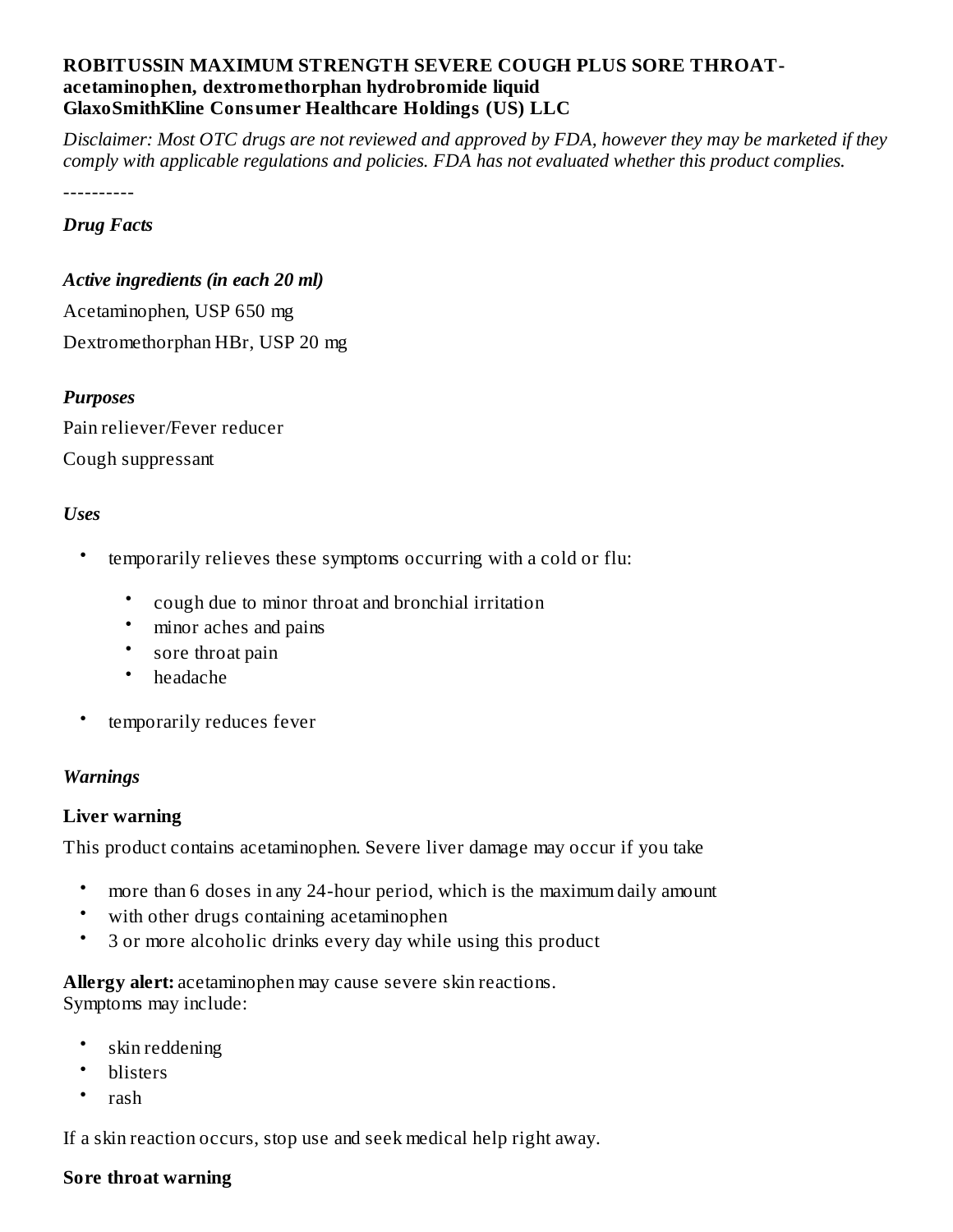If sore throat is severe, persists for more than 2 days, is accompanied or followed by fever, headache, rash, nausea, or vomiting, consult a doctor promptly.

## **Do not us e**

- if you are now taking a prescription monoamine oxidase inhibitor (MAOI) (certain drugs for depression, psychiatric, or emotional conditions, or Parkinson's disease), or for 2 weeks after stopping the MAOI drug. If you do not know if your prescription drug contains an MAOI, ask a doctor or pharmacist before taking this product.
- with any other drug containing acetaminophen (prescription or nonprescription). If you are not sure whether a drug contains acetaminophen, ask a doctor or pharmacist.

## **Ask a doctor before us e if you have**

- liver disease
- cough that occurs with too much phlegm (mucus)
- a breathing problem or chronic cough that lasts or as occurs with smoking, asthma, or emphysema

## **Ask a doctor or pharmacist before us e if you are**

- taking the blood thinning drug warfarin
- taking any other pain reliever/fever reducer

### **When using this product do not us e more than directed.**

### **Stop us e and ask a doctor if**

- pain or cough gets worse or lasts more than 7 days
- fever gets worse or lasts more than 3 days
- redness or swelling is present
- new symptoms occur
- cough comes back or occurs with rash or headache that lasts. These could be signs of a serious condition.

**If pregnant or breast-feeding,** ask a health professional before use.

**Keep out of reach of children.** In case of overdose, get medical help or contact a Poison Control Center right away. Prompt medical attention is critical for adults as well as for children, even if you do not notice any signs or symptoms.

### *Directions*

- do not take more than 6 doses in any 24-hour period
- do not exceed recommended dosage. Taking more than the recommended dose (overdose) may cause serious liver damage.
- measure only with dosing cup provided
- keep dosing cup with product
- $ml = milliliter$
- this adult product is not intended for use in children under 12 years of age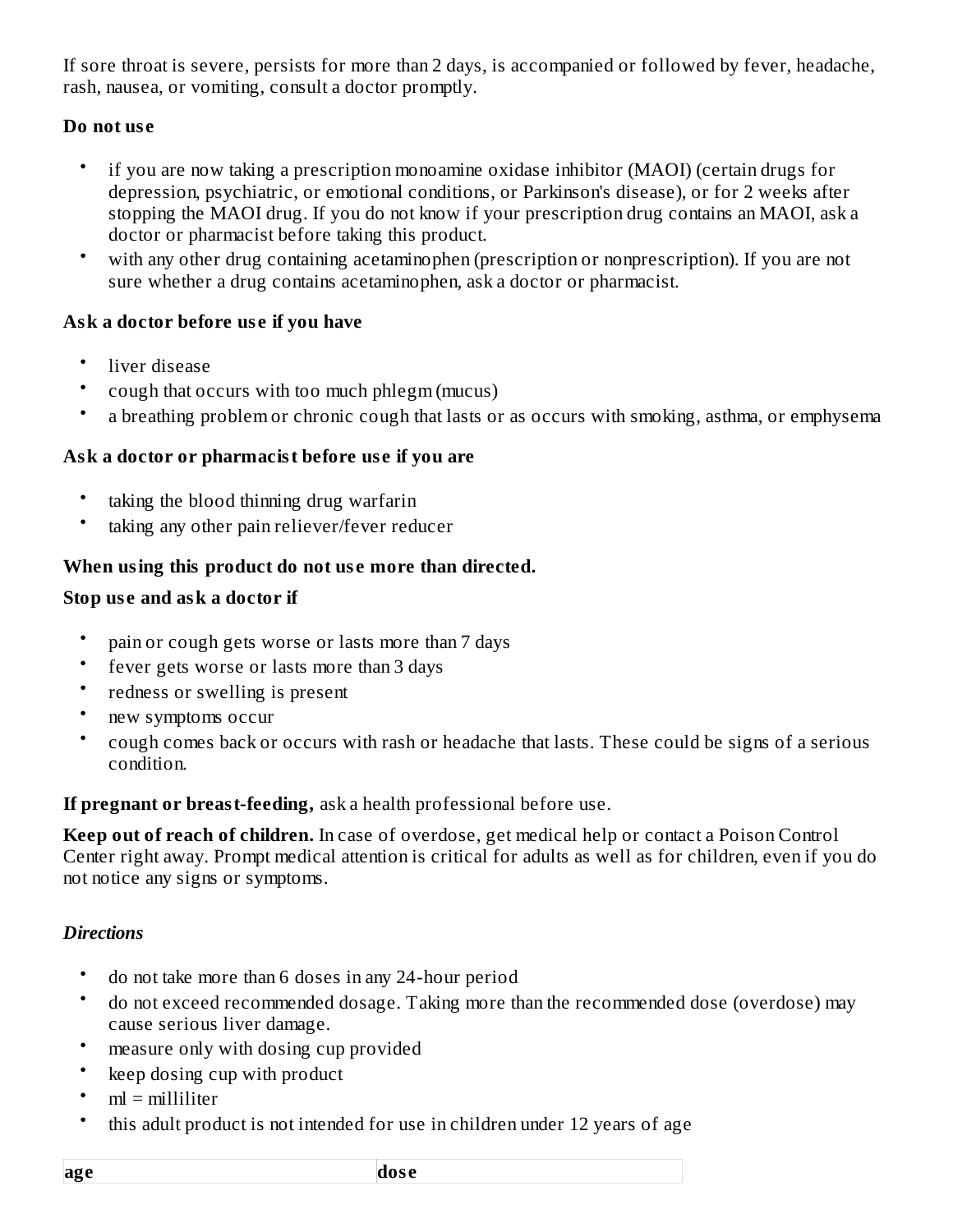## *Other information*

- **each 20 ml contains:**sodium 13 mg
- store at 20-25°C (68-77°F). Do not refrigerate.

## *Inactive ingredients*

anhydrous citric acid, FD&C red no. 40, glycerin, menthol, natural & artificial flavor, polyethylene glycol, polysorbate 80, propylene glycol, purified water, sodium benzoate, sodium citrate, sorbitol solution, sucralose, xanthan gum

## *Questions or comments?*

call weekdays from 9 AM to 5 PM EST at **1-800-762-4675**

Made in Canada

For most recent product information, **visit www.robitussin.com**

Distributed by: Pfizer, Madison, NJ 07940 USA

## **PRINCIPAL DISPLAY PANEL - 118 ml Bottle Carton**

## **ADULT**

## **Robitussin ®**

**MAXIMUM STRENGTH SEVERE Cough + Sore Throat**

#### **ACETAMINOPHEN (Pain Reliever/Fever Reducer)** DEXTROMETHORPHAN HBr (Cough Suppressant)

## **Relieves:**

- 1. Cough
- 2. Sore Throat Pain

**Strong Cooling Liquid Non-Drowsy POWERFUL SORE THROAT** Relief

#### **CF MAX**

For Ages 12 & Over 4 FL OZ (118 ml)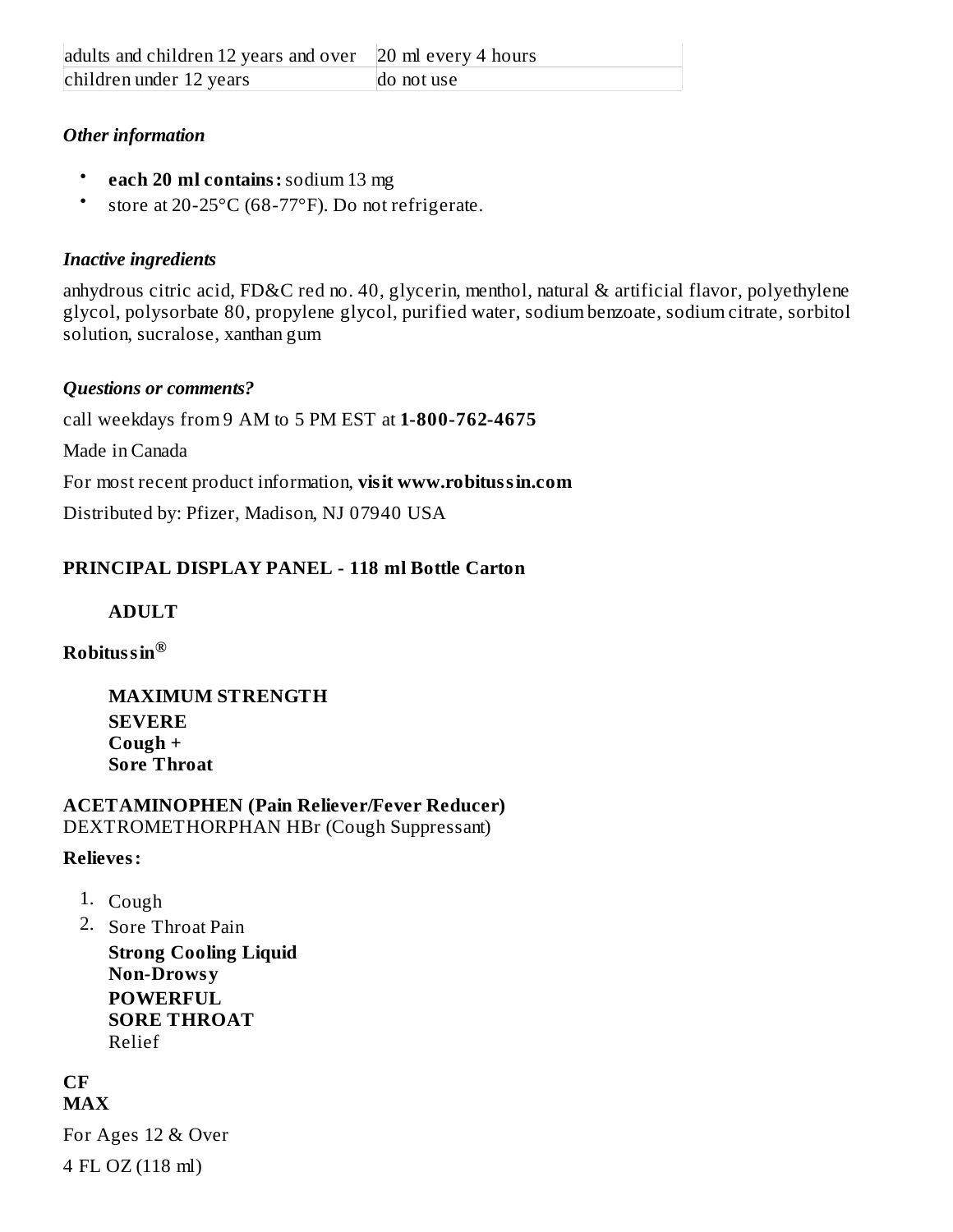

# ROBITUSSIN MAXIMUM STRENGTH SEVERE COUGH PLUS SORE THROAT

acetaminophen, dextromethorphan hydrobromide liquid

| <b>Product Information</b>             |                |                    |               |
|----------------------------------------|----------------|--------------------|---------------|
| <b>Product Type</b>                    | HUMAN OTC DRUG | Item Code (Source) | NDC:0031-8750 |
| <b>Route of Administration</b>         | ORAL           |                    |               |
|                                        |                |                    |               |
| <b>Active Ingredient/Active Moiety</b> |                |                    |               |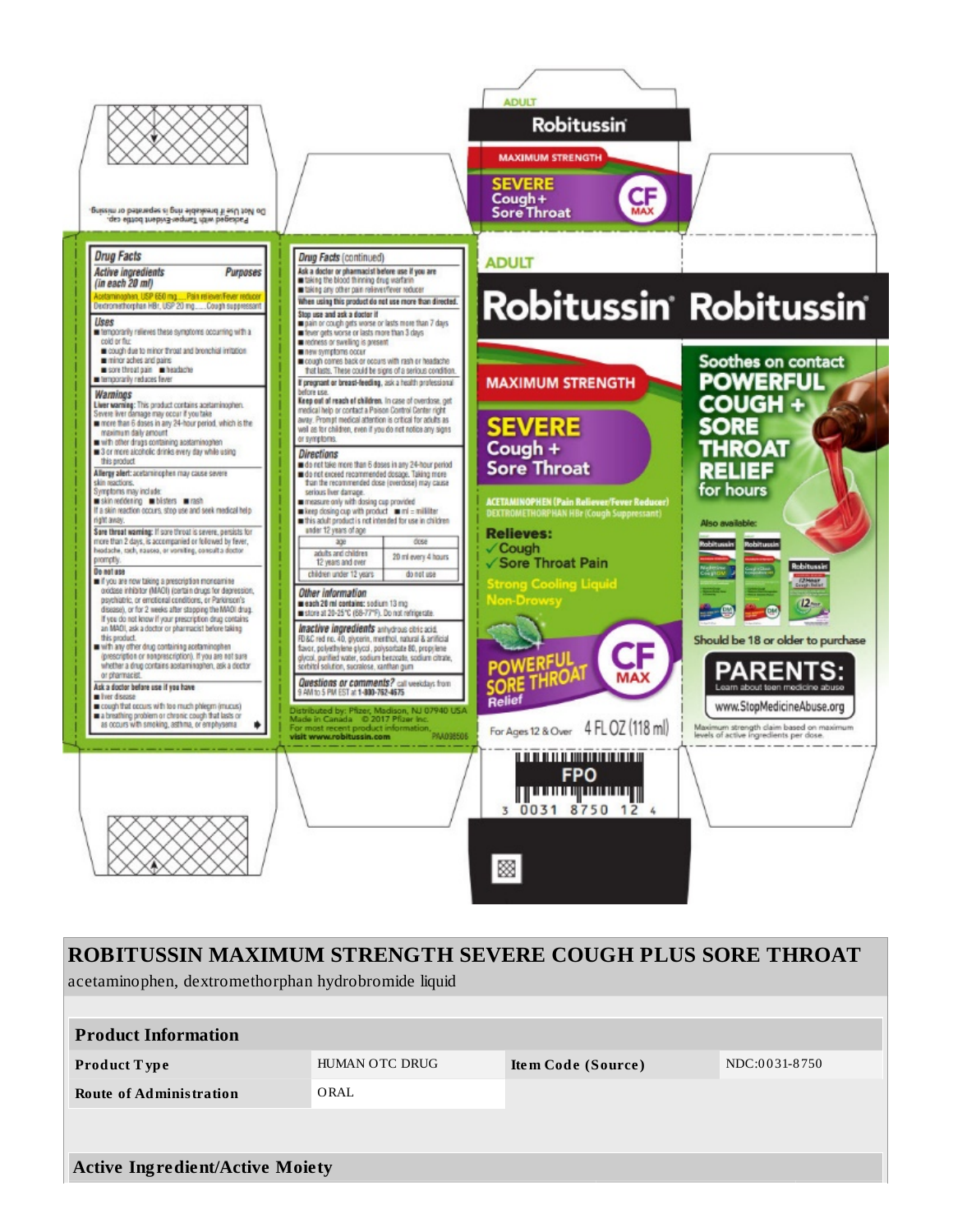| <b>Ingredient Name</b>                                                                                | <b>Basis of Strength</b>                       | Strength                      |
|-------------------------------------------------------------------------------------------------------|------------------------------------------------|-------------------------------|
| ACETAMINO PHEN (UNII: 36209 ITL9D) (ACETAMINO PHEN - UNII:36209 ITL9D)                                | <b>ACETAMINOPHEN</b>                           | $650$ mg<br>in $20$ mL        |
| <b>DEXTRO METHO RPHAN HYDRO BRO MIDE (UNII: 9 D2RTI9 KYH)</b><br>(DEXTROMETHORPHAN - UNII:7355X3ROTS) | <b>DEXTROMETHORPHAN</b><br><b>HYDROBROMIDE</b> | $20 \text{ mg}$<br>in $20$ mL |

| <b>Inactive Ingredients</b>                                 |          |  |
|-------------------------------------------------------------|----------|--|
| <b>Ingredient Name</b>                                      | Strength |  |
| <b>ANHYDROUS CITRIC ACID (UNII: XF417D3PSL)</b>             |          |  |
| FD&C RED NO. 40 (UNII: WZB9127XOA)                          |          |  |
| <b>GLYCERIN</b> (UNII: PDC6A3C0OX)                          |          |  |
| MENTHOL, UNSPECIFIED FORM (UNII: L7T10EIP3A)                |          |  |
| POLYETHYLENE GLYCOL, UNSPECIFIED (UNII: 3WJQ0SDW1A)         |          |  |
| POLYSORBATE 80 (UNII: 6OZP39ZG8H)                           |          |  |
| <b>PROPYLENE GLYCOL (UNII: 6DC9Q167V3)</b>                  |          |  |
| <b>WATER (UNII: 059 QF0 KO0 R)</b>                          |          |  |
| <b>SODIUM BENZOATE (UNII: OJ245FE5EU)</b>                   |          |  |
| <b>SO DIUM CITRATE, UNSPECIFIED FORM (UNII: 1Q73Q2JULR)</b> |          |  |
| <b>SORBITOL</b> (UNII: 506T60A25R)                          |          |  |
| <b>SUCRALOSE</b> (UNII: 96K6UQ3ZD4)                         |          |  |
| XANTHAN GUM (UNII: TTV12P4NEE)                              |          |  |
|                                                             |          |  |

| <b>Product Characteristics</b> |             |                     |  |
|--------------------------------|-------------|---------------------|--|
| Color                          | <b>RED</b>  | <b>Score</b>        |  |
| <b>Shape</b>                   |             | <b>Size</b>         |  |
| <b>Flavor</b>                  | <b>MINT</b> | <b>Imprint Code</b> |  |
| <b>Contains</b>                |             |                     |  |

| #                            | <b>Item Code</b>          | <b>Package Description</b>                                    | <b>Marketing Start</b><br>Date | <b>Marketing End</b><br>Date |  |
|------------------------------|---------------------------|---------------------------------------------------------------|--------------------------------|------------------------------|--|
| $\mathbf{1}$                 | $NOC:0031-8750-$<br>12    | 1 in 1 CARTON                                                 | 04/10/2017                     |                              |  |
| $\mathbf{1}$                 |                           | 118 mL in 1 BOTTLE; Type 1: Convenience Kit of Co-<br>Package |                                |                              |  |
| $\overline{2}$               | NDC:0031-8750-<br>18      | 1 in 1 CARTON                                                 | 04/10/2017                     |                              |  |
| 2                            |                           | 237 mL in 1 BOTTLE; Type 1: Convenience Kit of Co-<br>Package |                                |                              |  |
|                              |                           |                                                               |                                |                              |  |
| <b>Marketing Information</b> |                           |                                                               |                                |                              |  |
|                              | <b>Marketing Category</b> | <b>Application Number or Monograph Citation</b>               | <b>Marketing Start Date</b>    | <b>Marketing End Date</b>    |  |
|                              | OTC monograph final       | part <sub>341</sub>                                           | 04/10/2017                     |                              |  |